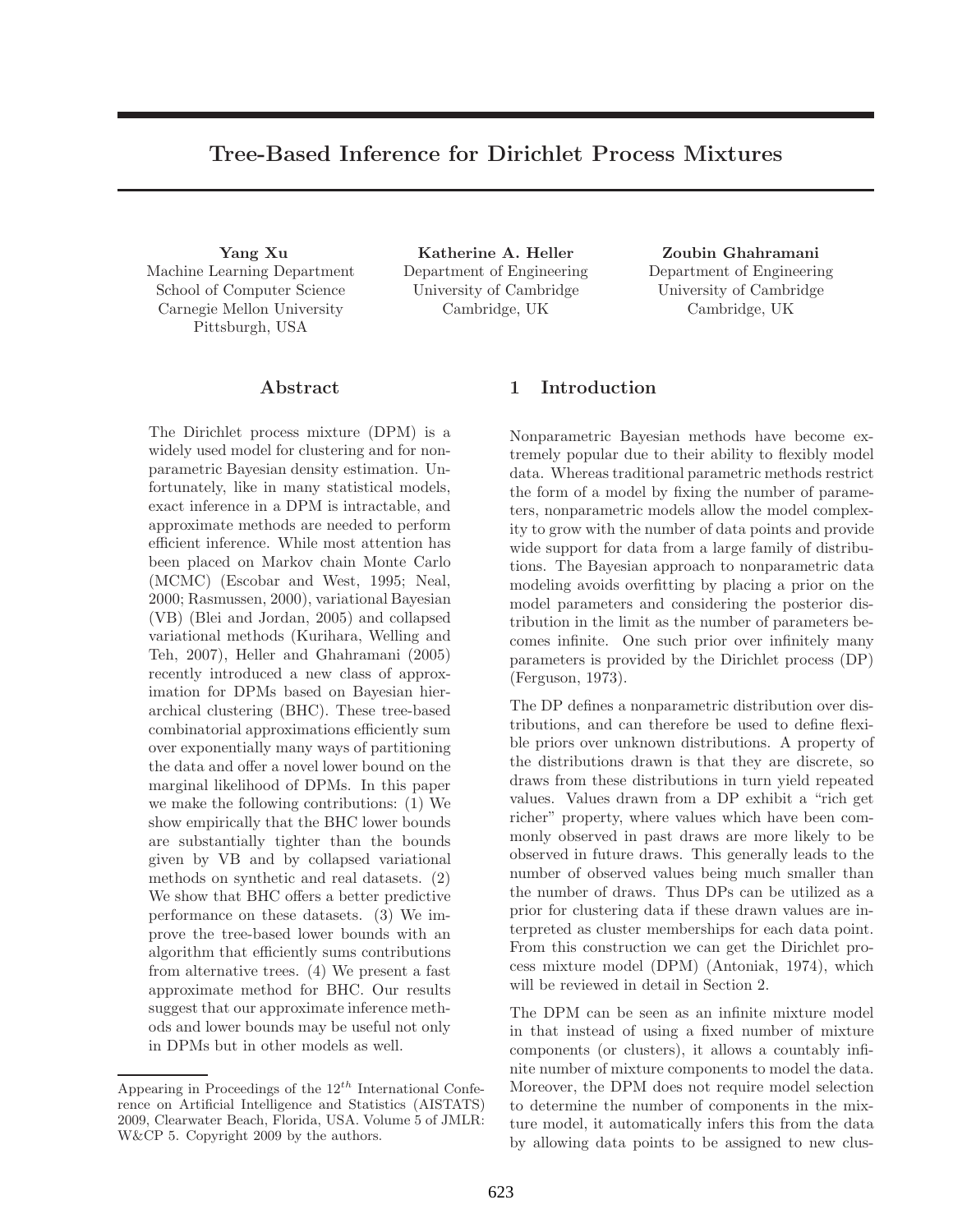ters and not restricting membership to existing mixture components. One drawback of the DPM is that it is generally intractable since it considers exponentially many  $O(n^n)$  ways of partitioning n data points into clusters. Rasmussen (2000) and Escobar and West (1995) provide a detailed analysis of DPMs with Gaussian components and an MCMC algorithm for sampling from partitionings of the data. Blei and Jordan (2005) describe a variational Bayesian (VB) approach which optimizes a lower bound on the marginal likelihood of a DPM and they compare it thoroughly with standard MCMC methods (e.g. Gibbs sampler) showing a significant decrease in running time. Kurihara et al. (2007) also introduce a class of collapsed variational approximate methods for DPMs by using a truncated stick-breaking construction and a finite mixture model with a symmetric Dirichlet prior.

Heller and Ghahramani (2005) developed Bayesian hierarchical clustering (BHC) as a new hierarchical clustering method and approximate inference algorithm for DPMs and proved that BHC yields a new combinatorial lower bound on the marginal likelihood of a DPM. In this paper, we empirically compare BHC to VB and the collapsed variational methods on small synthetic datasets where the exact marginal likelihood of a DPM can be computed. We then compare these on three real-world datasets. We also compare the predictive performance of BHC to the other algorithms. Furthermore, we develop a new algorithm which constructs alternative tree structures to BHC and show that this method tightens the BHC lower bound on the marginal likelihood of a DPM. Finally, we present a fast approximate method for BHC based on a Bayes K-means algorithm and show that it gives significant speedups in the runtime.

The paper is organized as follows. Section 2 briefly reviews the DP mixture models. Section 3 reviews the BHC algorithm. Section 4 derives the alternative tree algorithm. Section 5 introduces a fast approximate method for BHC. Sections 6 and 7 discuss the empirical results and present conclusions.

# 2 Dirichlet Process Mixture Models

We briefly review Dirichlet process mixture models by starting with a finite mixture model and taking the limit as the number of mixture components goes to infinity, as in Neal (2000) and Rasmussen (2000). We start from a finite mixture model with C components:

$$
p(\mathbf{x}^{(i)}|\phi) = \sum_{j=1}^{C} p(\mathbf{x}^{(i)}|\theta_j)p(c_i = j|\mathbf{p})
$$
 (1)

where  $c_i \in \{1, \ldots, C\}$  is a cluster assignment for data point  $i$ ,  $\bf{p}$  are the parameters of a multinomial distribution with  $p(c_i = j | \mathbf{p}) = p_j$ ,  $\theta_j$  are the parameters of the *j*th component, and  $\phi = (\theta_1, \ldots, \theta_C, \mathbf{p}).$ Let the parameters of each component have conjugate priors (e.g. Normal-Inverse-Wishart priors for Normal continuous data)  $p(\theta|\beta)$  (where  $\beta$  are the hyperparameters of the conjugate distribution) and the multinomial parameters also have a conjugate, Dirichlet prior,  $p(\mathbf{p}|\alpha) = \frac{\Gamma(\alpha)}{\Gamma(\alpha/C)^C} \prod_{j=1}^C p_j^{\alpha/C-1}$ , where  $\alpha$  is the concentration parameter. The marginal likelihood of the mixture model for a data set  $\mathcal{D} = {\mathbf{x}^{(1)} \dots, \mathbf{x}^{(n)}}$  is:

$$
p(\mathcal{D}|\alpha,\beta) = \int \left[\prod_{i=1}^{n} p(\mathbf{x}^{(i)}|\phi)\right] p(\phi|\alpha,\beta) d\phi \qquad (2)
$$

where  $p(\phi|\alpha, \beta) = p(\mathbf{p}|\alpha) \prod_{j=1}^{C} p(\theta_j|\beta)$ . This can be re-written as:

$$
p(\mathcal{D}|\alpha,\beta) = \sum_{\mathbf{c}} p(\mathbf{c}|\alpha)p(\mathcal{D}|\mathbf{c},\beta)
$$
 (3)

where  $\mathbf{c} = (c_1, \dots, c_n)$  and  $p(\mathbf{c}|\alpha) = \int p(\mathbf{c}|\mathbf{p})p(\mathbf{p}|\alpha)d\mathbf{p}$ . The quantity (3) is well-defined even in the limit  $C \rightarrow$  $\infty$ . The number of possible ways of partitioning *n* points remains finite although the number of possible settings of **c** diverges as  $C \rightarrow \infty$ . Let  $V$  denote the set of all possible partitioning of  $n$  points, we can rewrite  $(3)$  as:

$$
p(\mathcal{D}|\alpha,\beta) = \sum_{v \in \mathcal{V}} p(v|\alpha)p(\mathcal{D}|v,\beta)
$$
 (4)

Finally, it is not hard to show that the marginal likelihood of a DPM as can be explicitly written as:

$$
p(\mathcal{D}|\alpha,\beta) = \sum_{v \in \mathcal{V}} \frac{\alpha^{m_v} \prod_{\ell=1}^{m_v} \Gamma(n_{\ell}^v)}{\left[\frac{\Gamma(n+\alpha)}{\Gamma(\alpha)}\right]} \prod_{\ell=1}^{m_v} p(\mathcal{D}_{\ell}^v|\beta) \qquad (5)
$$

where  $V$  is the set of all possible partitionings of  $D$ , n is the number of data points in  $\mathcal{D}, m_v$  is the number of clusters in partitioning v, and  $n_{\ell}^{v}$  is the number of points in cluster  $\ell$  of partitioning v, and  $p(\mathcal{D}_{\ell}^v|\beta) =$  $\int \left[ \prod_{i \in \mathcal{D}_{\ell}^{v}} p(\mathbf{x}^{(i)} | \theta_{\ell}) \right] p(\theta_{\ell} | \beta) d\theta_{\ell}.$ 

# 3 Bayesian Hierarchical Clustering and Combinatorial Lower Bounds

In this section, we review the Bayesian hierarchical clustering algorithm following Heller and Ghahramani (2005). BHC provides a new fast approximate inference method for Dirichlet process mixture models. Rather than summing over all possible partitions of the data using MCMC, BHC builds a binary tree (dendrogram) and provides a lower bound on the marginal likelihood of a DPM by summing over exponentially many clusterings of the data in polynomial time  $(O(n^2))$ .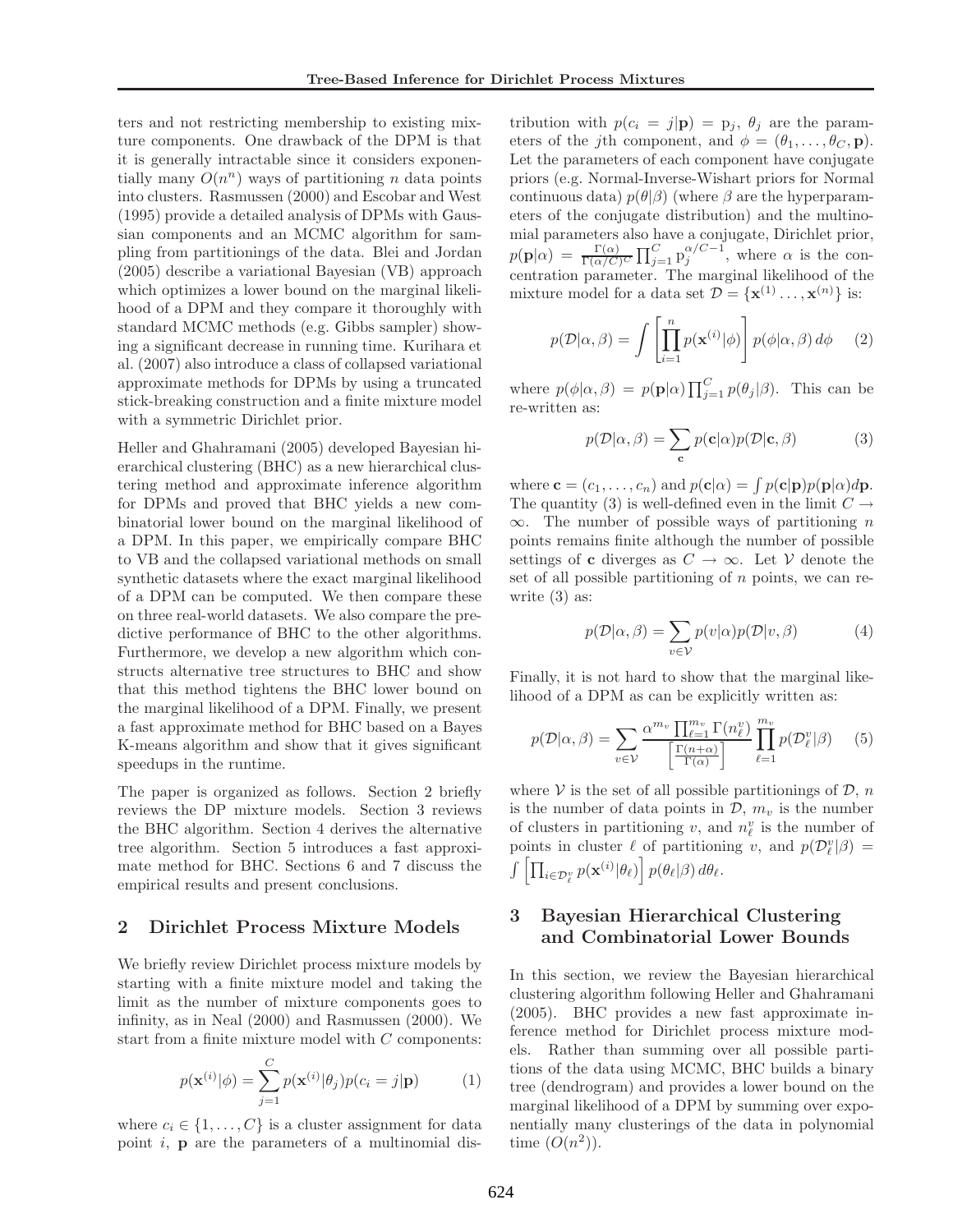Consider a data set  $\mathcal{D} = {\mathbf{x}^{(1)}, \dots, \mathbf{x}^{(n)}}$  and tree T where  $\mathcal{D}_i \subset \mathcal{D}$  is the set of data points at the leaves of the sub-tree  $T_i$  of T. BHC is similar to traditional agglomerative clustering (Duda and Hart, 1973) in that it is a one-pass, bottom-up agglomerative method which initializes  $n$  clusters (leaves of the hierarchy) each containing a single data point  $\mathcal{D}_i = {\mathbf{x}^{(i)}}$ . It then iteratively merges pairs of clusters to construct the hierarchy. The main difference between BHC and traditional hierarchical clustering methods is that BHC uses a statistical hypothesis test to choose which clusters to merge, instead of a distance metric.

In considering each merge, two hypotheses are compared. The first hypothesis  $(\mathcal{H}_1^k)$  is that all the data in  $\mathcal{D}_k$  were generated independently and identically from the same probabilistic model,  $p(\mathbf{x}|\theta)$  with unknown parameters  $\theta$  (e.g. a Gaussian with  $\theta = (\mu, \Sigma)$ ). We compute the probability of data  $\mathcal{D}_k$  under  $\mathcal{H}_1^k$  by specifying some prior over the parameters of the model (if we use conjugate priors the following integral is tractable):

$$
p(\mathcal{D}_k|\mathcal{H}_1^k) = \int p(\mathcal{D}_k|\theta)p(\theta|\beta)d\theta
$$

$$
= \int \Big[ \prod_{\mathbf{x}^{(i)} \in \mathcal{D}_k} p(\mathbf{x}^{(i)}|\theta) \Big] p(\theta|\beta)d\theta \tag{6}
$$

The alternative hypothesis  $(\mathcal{H}_2^k)$  would be that  $\mathcal{D}_k$  has two or more clusters in it. Summing over the exponentially many possible ways of dividing  $\mathcal{D}_k$  into two or more clusters is intractable. However, if we restrict ourselves to clusterings that partition the data in a manner that is consistent with the sub-trees  $T_i$  and  $T_j$ (see Figure  $1(a)$  on the concept of tree-consistent partitions), we can efficiently sum over exponentially many alternative clusterings using recursion. The probability of the data under the alternative hypothesis is then simply  $p(\mathcal{D}_k|\mathcal{H}_2^k) = p(\mathcal{D}_i|T_i)p(\mathcal{D}_j|T_j)$ . The marginal probability of the data in any sub-tree  $T_k$  is computed as follows:

$$
p(\mathcal{D}_k|T_k) = \pi_k p(\mathcal{D}_k|\mathcal{H}_1^k) + (1 - \pi_k)p(\mathcal{D}_i|T_i)p(\mathcal{D}_j|T_j)
$$
 (7)

where  $\pi_k \stackrel{\text{def}}{=} p(\mathcal{H}_1^k)$ . Note that this equation is defined recursively, there the first term considers the hypothesis that there is a single cluster in  $\mathcal{D}_k$  and the second term efficiently sums over all other clusterings in  $\mathcal{D}_k$ which are consistent with the tree structure. At each iteration, BHC merges the two clusters that have the highest posterior probability of the merged hypothesis  $r_k \stackrel{\text{def}}{=} p(\mathcal{H}_1^k | \mathcal{D}_k)$  which is defined by the Bayes rule:

$$
r_k = \frac{\pi_k p(\mathcal{D}_k | \mathcal{H}_1^k)}{p(\mathcal{D}_k | T_k)}\tag{8}
$$

The quantity  $\pi_k$ , which can also be computed bottom up as the tree is built, is defined to be the relative prior



Figure 1: (a) An example tree with 4 data points. A tree-consistent clustering is given by cutting the hierarchy at any level. The clusterings  $(1\,2\,3)(4)$  and  $(1\,2)(3)(4)$  are tree-consistent partitions of this data. The clustering  $(1)(23)(4)$  is not tree-consistent. (b) An example of the alternative tree algorithm.  $T_k$  is a generic subtree under internal node  $k$  in the BHC tree.  $T_{k(1)}$  and  $T_{k(2)}$  are two alternative subtrees obtained from relocating or swapping the branches under  $T_k$ . Thus we obtain two alternative trees to the BHC tree from relocations at a single node. Meanwhile, the marginal probability of the data under the alternative trees tightens the BHC lower bound.

mass in a DPM with hyperparameter  $\alpha$ , of the partition where all data points are in one cluster, versus all the other partitions consistent with the subtrees. As shown in Heller and Ghahramani (2005),  $\pi_k = \frac{\alpha \Gamma(n_k)}{d_k}$  $d_k$ where  $d_k = \alpha \Gamma(n_k) + d_{\text{left}_k} d_{\text{right}_k}$ , right (left) refer to the children of internal node  $k$ , and at the leaves,  $d_i = \alpha$ ,  $\pi_i = 1$ . BHS automatically infers the number of clusters by cutting the tree at  $r_k < 0.5$ .

Heller and Ghahramani (2005) described in detail the clustering performance of BHC and quantitatively compared it to traditional hierarchical clustering methods. They also proved that for any binary tree  $T_k$  with the data points  $\mathcal{D}_k$  at its leaves, BHC gives a lower bound on the marginal likelihood of a DPM:

$$
\frac{d_k \Gamma(\alpha)}{\Gamma(n_k + \alpha)} p(\mathcal{D}_k | T_k) \le p(\mathcal{D}_k | \alpha, \beta)
$$
\n(9)

where the left hand side of the inequality is the BHC lower bound,  $p(\mathcal{D}_k|T_k)$  is the BHC approximation to the marginal likelihood of a DPM, and  $p(\mathcal{D}_k|\alpha,\beta)$  is the exact marginal likelihood of a DPM given by Equation 5. An important question, which we address in Section 6.1.1 is how well the BHC lower bound (9) compares to the class of variational lower bounds for DPMs. BHC also offers a predictive distribution for new test points which is discussed in detail in Heller and Ghahramani (2005). We will compare its predictive performance to those of the class of variational methods in Section 6.1.2.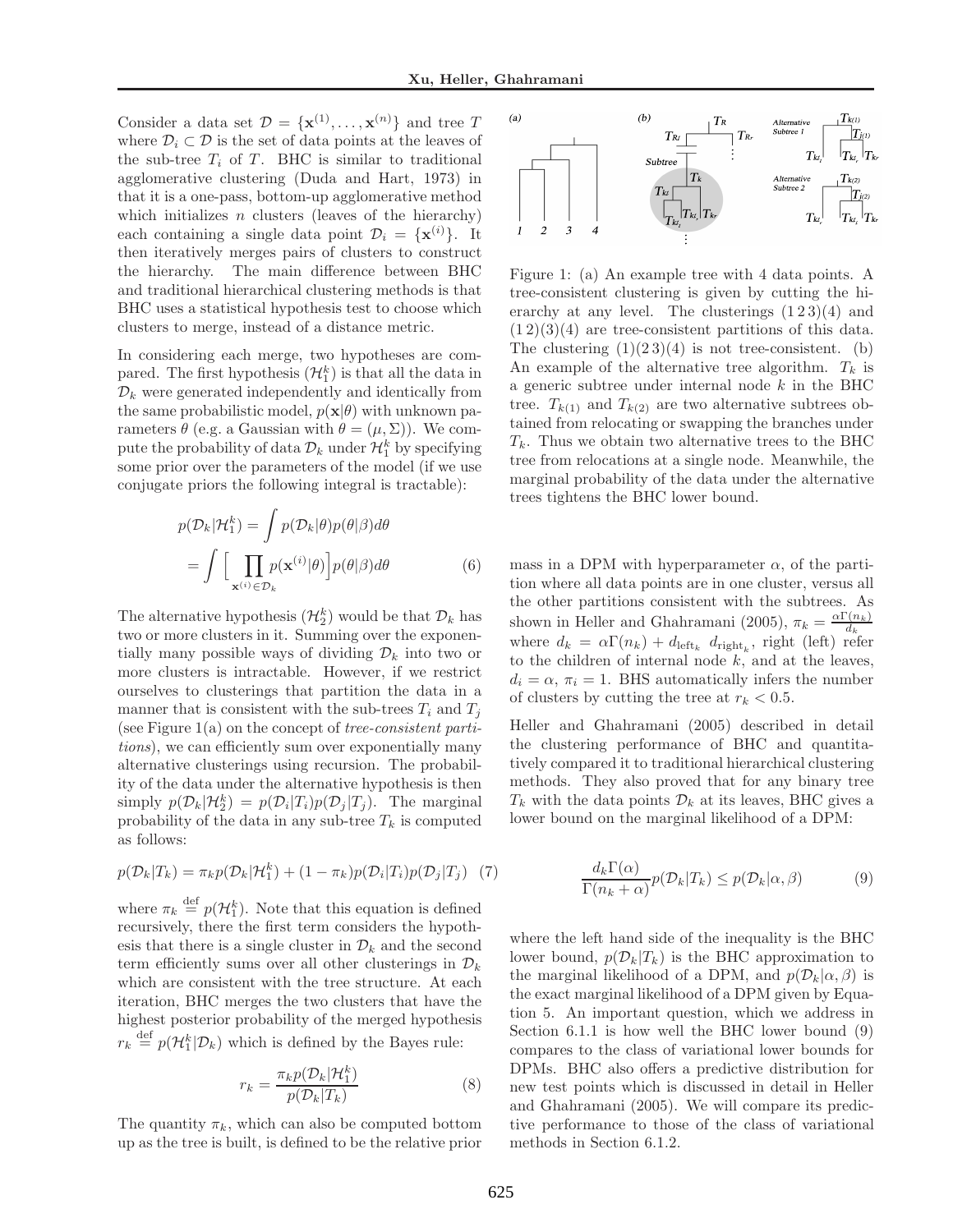

Figure 2: (a) An example with 9 data points in 3 equidistant clusters each with 3 equi-distant data points. The top row shows 3 hierarchies: the first is from BHC and the rest are from the alternative tree algorithm with relocations at the root of tree. The bottom row shows the corresponding clusterings. (b) The distribution on the lower bound increment from relocations at each internal node. The magnitude of the increment reflects the uncertainty of the clustering. Note the values at node 13, 14, 15 and 17 indicate raised uncertainty when clustering equi-distant clusters.

### 4 Alternative Tree Algorithm

BHC is a greedy algorithm which yields a single binary tree and may not capture uncertainty associated with alternative clusterings of the data (Figure  $2(a)$ ). In this section, we present a new algorithm which constructs alternative tree structures to the one given by BHC. Importantly, we can use this algorithm to improve the BHC lower bound described in Section 3 and account for alternative clusterings of the data.

Our algorithm uses the original BHC tree as a starting point and alters its subtrees by relocating the branches (we can also think of a relocation as a swap of the branches under an internal node) as illustrated in Figure 1(b). Thus for any node that has more than

2 leaves we obtain 2 alternative trees (trees under nodes with less than or equal to 2 leaves remain unchanged). We perform these relocations at one node at a time and keep the rest of the tree unchanged, iterating this process from a user-specified node upward on the path to the root of the entire tree. By relocating at a single node for each iteration we can efficiently compute the additional marginal probability of the data under the resulting alternative subtrees. Moreover, over all iterations the additional probability mass is propagated to the root of the tree which yields an improved BHC lower bound of the DPM. While the original BHC lower bound sums over exponentially many tree-consistent partitions, the new lower bound considers alternative trees and efficiently sums over partitions which are not present in the original BHC tree. The computational complexity of our algorithm is  $O(\log(n))$ , and for a balanced tree with n data points at its leaves (i.e. n−1 internal nodes), our algorithm gives  $n-2$  alternative tree structures (i.e. trees under nodes at the bottom level are not altered, and trees under nodes at one level up yield  $\frac{n}{2}$  possible alternatives, and so on), which can be computed as follows:

$$
\lim_{n \to \infty} (0 + \frac{n}{2} + \frac{n}{4} + \dots + \frac{n}{2^{\log_2(n)-1}}) = n - 2.
$$

Consider relocating branch  $T_{k_{l_r}}$  from being a sibling of  $T_{k_{l_i}}$  to being a sibling of  $T_{k_r}$  in a general subtree  $T_k$  (see Figure 1(b)). This gives  $T_{i(1)}$  under new node  $j(1)$  (note that the total number of nodes is conserved), and alternative subtree  $T_{k(1)}$ . Similarly, relocating  $T_{k_l}$  gives  $T_{j(2)}$  and alternative subtree  $T_{k(2)}$ . We want to compute the additional probability of the data  $\mathcal{D}_k$  under these alternative trees (i.e.  $p(\mathcal{D}_k|T_{k(1)})$ ) and  $p(\mathcal{D}_k|T_{k(2)})$  which offer partitions that are not present in the original BHC tree. Since we have already represented all partitionings where the data  $\mathcal{D}_k$ under  $T_k$  are in one cluster in the BHC tree, we only have to consider the non-merged hypothesis. So for  $T_{k(1)}$  we have (analogously with equation (7)):

$$
p(\mathcal{D}_k|T_{k(1)}) = p(\mathcal{D}_{j(1)}|T_{j(1)})p(\mathcal{D}_{k_{l_l}}|T_{k_{l_l}})
$$
(10)

where the quantities  $p(\mathcal{D}_{j(1)}|T_{j(1)}) = p(\mathcal{D}_{j(1)}|\mathcal{H}_1^{j(1)})$ 

initialize:  $i = k$ while  $i < R$  (root) do  $p(\mathcal{D}_{i+1}|T_{i+1}) = p(\mathcal{D}_{l_{(i+1)}}|T_{l_{(i+1)}})p(\mathcal{D}_{r_{(i+1)}}|T_{r_{(i+1)}})$  $d_{i+1} = d_{l_{(i+1)}} d_{r_{(i+1)}}$  $i \leftarrow i + 1$ end while

Figure 3: Message propagation from node  $k$  of subtree  $T_k$  to root R of the entire tree.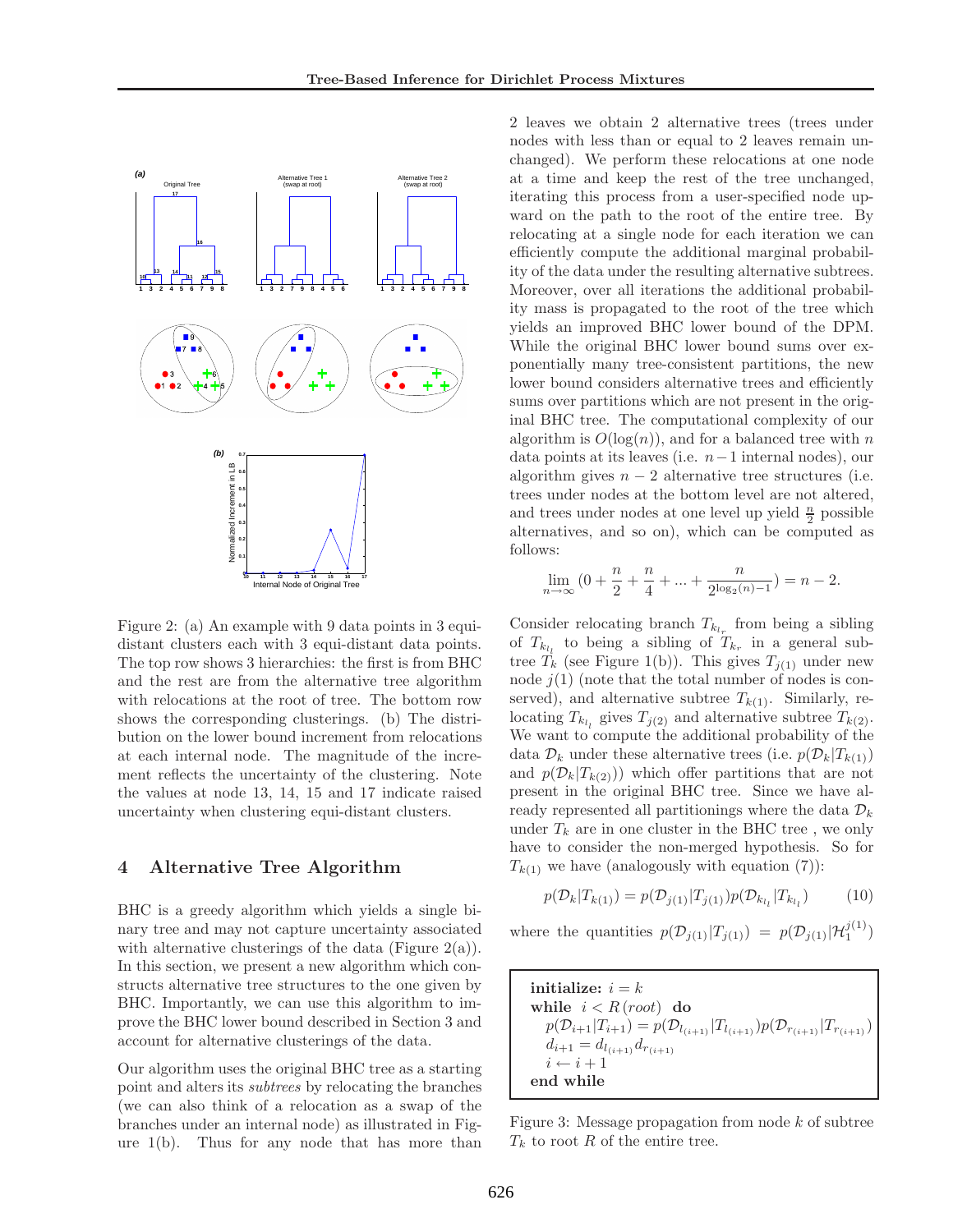(i.e. merged hypothesis, see (6)) and  $p(\mathcal{D}_{k_{l}}|T_{k_{l}})$  have already been computed in constructing the BHC tree. The priors on merging can also be obtained:

$$
d_{k(1)} = d_{j(1)} d_{k_{l_l}} \tag{11}
$$

where  $d_{j(1)} = \alpha \Gamma(n_{j(1)})$ , and  $d_{k_{l_i}}$  remains unchanged as computed in BHC. This gives  $\pi_{k(1)} = 0$  and  $\pi_{j(1)} = 1$ . The computation of  $p(\mathcal{D}_k | T_{k(2)})$  and  $d_{k(2)}$ is analogous. We can now propagate the quantities  $p(\mathcal{D}_k|T_{k(1)})$ ,  $d_{k(1)}$ ,  $p(\mathcal{D}_k|T_{k(2)})$  and  $d_{k(2)}$  (treating them as messages) from node  $k$  to the root of tree  $R$ (see Figure 3). Note that by relocating in two ways under an internal node we obtain 2 alternative trees and 2 sets of messages (i.e.  $\{p(\mathcal{D}_{root}|T_{root(1)}), d_{root(1)}\}$  and  ${p(\mathcal{D}_{root}|T_{root(2)}), d_{root(2)}}$  at the root of tree. The idea is that we can add the additional marginal probability of the data under these alternative trees to the marginal probability under the BHC tree and hence increase the total marginal likelihood and improve the BHC lower bound as discussed in Section 3.

We can now compute the improvement in the BHC lower bound that results from the alternative trees. Specifically, if we denote  $T_{k(i)}$  as one alternative tree to  $T_k$ , then its corresponding contribution to the increment of the original BHC lower bound  $\delta_{LB(i)}$  can be defined as follows (using equation (9)):

$$
\delta_{LB(i)} = \frac{d_{k(i)}\Gamma(\alpha)}{\Gamma(n_k + \alpha)} p(\mathcal{D}_k | T_{k(i)})
$$
\n(12)

**Theorem 1** For any binary tree  $T_k$  with the data points  $\mathcal{D}_k$  at its leaves, the following is a new lower bound on the marginal likelihood of a DPM:

$$
\frac{d_k \Gamma(\alpha)}{\Gamma(n_k + \alpha)} p(\mathcal{D}_k | T_k) + \sum_{i \in \mathcal{N}} \delta_{LB(i)} \leq p(\mathcal{D}_k | \alpha, \beta)
$$

where the first term on the left hand side of the inequality is the original BHC lower bound as in (9), and the second term is the sum of increments in lower bound from set N of alternative trees to  $T_k$ .

**Proof** The proof follows from the fact that  $(1)$  we sum over all partitions that are consistent with the set of alternative trees and (2) each alternative tree is unique in that it results from a single change in the original BHC tree, hence there is no accumulated change or double counting of partitionings of the data.

The general alternative tree algorithm is summarized in Figure 4. Our algorithm is valid for any starting node l. Note that although there can be many ways of generating alternative tree structures, our algorithm has the advantages that (1) by confining to local changes in the tree we are able to efficiently compute and propagate the probabilities in a manner that is consistent with the original BHC algorithm (2) given (1) we can effectively improve the BHC lower bound on the marginal likelihood of a DPM with very few additional computations (3) we further accommodate uncertainty in the clusterings of BHC which have already been shown to be of high quality (Heller and Ghahramani, 2005).

input: starting node l, outputs from BHC: tree,  $p(\mathcal{D}_k|T_k)$ ,  $d_k \& p(\mathcal{D}_k|\mathcal{H}_1^k)$  for  $k = l, ..., R(root)$ initialize:  $i = l$ while  $i < R$  do if number of leaves under node  $i > 2$  then Change subtree under  $i$  (in two ways) Compute  $p(\mathcal{D}_i | T_i)$  &  $d_i$  for 2 alternative subtrees else Retain  $p(\mathcal{D}_i|T_i)$  &  $d_i$  from original BHC end if Propagate message  $\{p(\mathcal{D}_i|T_i), d_i\}$  from i to R Store  $p(\mathcal{D}_R|T_R)$  and  $d_R$  for 2 subtrees under i  $i \leftarrow i + 1$ end while output: alternative trees to original BHC tree and a new lower bound



# 5 Fast Bayes K-Means BHC

BHC is a greedy algorithm with  $O(n^2)$  complexity. Heller and Ghahramani (2005) describe two fast algorithms for BHC which reduce its complexity to  $O(n)$ and  $O(n \log n)$ . Here we develop a new approximate method called Bayes K-means BHC. We first introduce Bayes K-means, which is similar to ME algorithm (Kurihara and Welling, 2008). Our algorithm is like traditional K-means, but instead of using Euclidean distance, we use marginal likelihood as the criterion for cluster assignment. Moreover, our algorithm uses DPM as the generative model and greedily chooses a clustering configuration that maximizes the marginal likelihood by marginalizing over the parameters at each iteration (using Dirichlet-Multinomial conjugacy and DPM priors, we can compute marginal likelihood from Equation 3). We start by randomly sampling k points (e.g.  $k = \sqrt{n}$ ) and assigning them to their own clusters. We then iteratively assign each of the remaining points to one of the existing clusters or create their own new cluster by considering the marginal likelihood over different clusterings, e.g. suppose we want to assign  $(k+1)th$  point, we would compute the marginal likelihood for k clustering configurations resulted from tentatively assigning the point to each of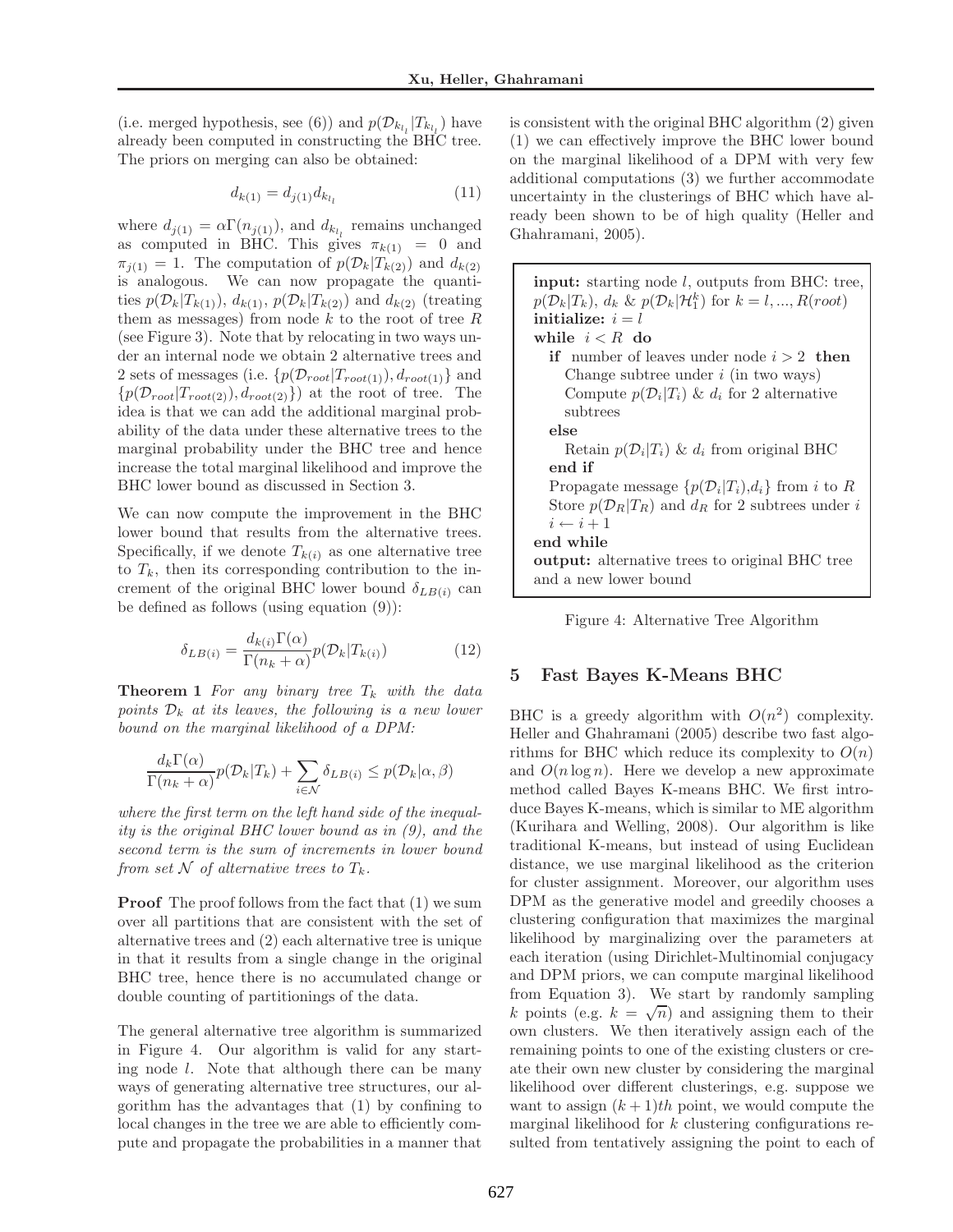

Figure 5: Comparison of marginal likelihood approximate among BHC, VB and collapsed variational methods ('O-CSB' and 'O-CDP' are collapsed variational methods with truncated stick-breaking and a finite mixture model with symmetric Dirichlet prior). The top row are 3 synthetic Gaussian datasets: Set I has 2 separate mixtures; Set II has 2 close mixtures; Set III has 1 mixture. The bottom row corresponds to 3 real datasets: iris, abalone and wine data.

k clusters in turn, and for the case that the point is assigned to a new cluster. We then choose the clustering that gives the highest marginal likelihood. Once all points have been assigned, we further merge the clusters by greedily optimizing the global marginal likelihood. Note that our algorithm automatically infers the number of clusters. Bayes K-means BHC then follows two steps. First, it partitions the data into a number of clusters via Bayes K-means. Second, it runs BHC on these clusters and constructs a hierarchical tree. The complexity of Bayes K-means BHC is approximately  $O(nk + k^2)$   $(k < n)$ . We show empirically in Section 6.3 that it gives large speedups and good approximation to BHC.

### 6 Results

#### 6.1 Empirical Comparison

#### 6.1.1 Comparison on Marginal Likelihood

We compared the marginal likelihood approximate for DPMs from BHC to those from variational Bayesian approximations (VB) (Blei and Jordan, 2005) and two collapsed variational approximations (Kurihara et al., 2007) i.e. the variational method with truncated stick-



Figure 6: Comparison of predictive performance among BHC, VB and collapsed variational methods on the same synthetic and real datasets as laid out in Figure 5.

breaking construction, and one with a finite mixture model using a symmetric Dirichlet prior. We used optimal cluster label reordering for the collapsed methods as this was shown to produce tighter lower bounds than those without. We first compared these algorithms on 3 small synthetic datasets where the exact marginal likelihood of a DPM could be computed. We then compared on 3 large real-world datasets. Due to space limitations, we do not review VB and the collapsed variational methods here. Detailed description of these and comparisons of VB to MCMC (e.g. Gibbs sampling) can be found in Blei and Jordan (2005).

We generated 3 two-dimensional Gaussian datasets: Set I has two separate Gaussian mixture components which are far apart from each other without any overlapping points; Set II has two closely-neighboring mixture components which also have no overlaps; Set III has only one mixture component<sup>1</sup>. We chose very small datasets (3 to 9 points) so that we were able to compare the marginal likelihoods of BHC and of the class of variational approximate methods to the exact marginal likelihood of a DPM. We varied the data size from 3 to 9 and used fixed data points. Figure 5 shows the results. We found that in all 3 data sets BHC was closer to the exact likelihood than all of the variational methods (truncation level  $K = 10$ ). More-

<sup>&</sup>lt;sup>1</sup>Set I:  $\mu_1 = (2, 2), \sigma_1^2 = 0.5$  and  $\mu_2 = (8, 8), \sigma_2^2 = 0.5;$ Set II:  $\mu_1 = (5, 5), \sigma_1^2 = 0.5$  and  $\mu_2 = (7, 5), \sigma_2^2 = 0.5$ ; Set III:  $\sigma^2 = 0.5$ , where  $\mu$  and  $\sigma^2$  denote mean and variance of a 2-D Gaussian distribution.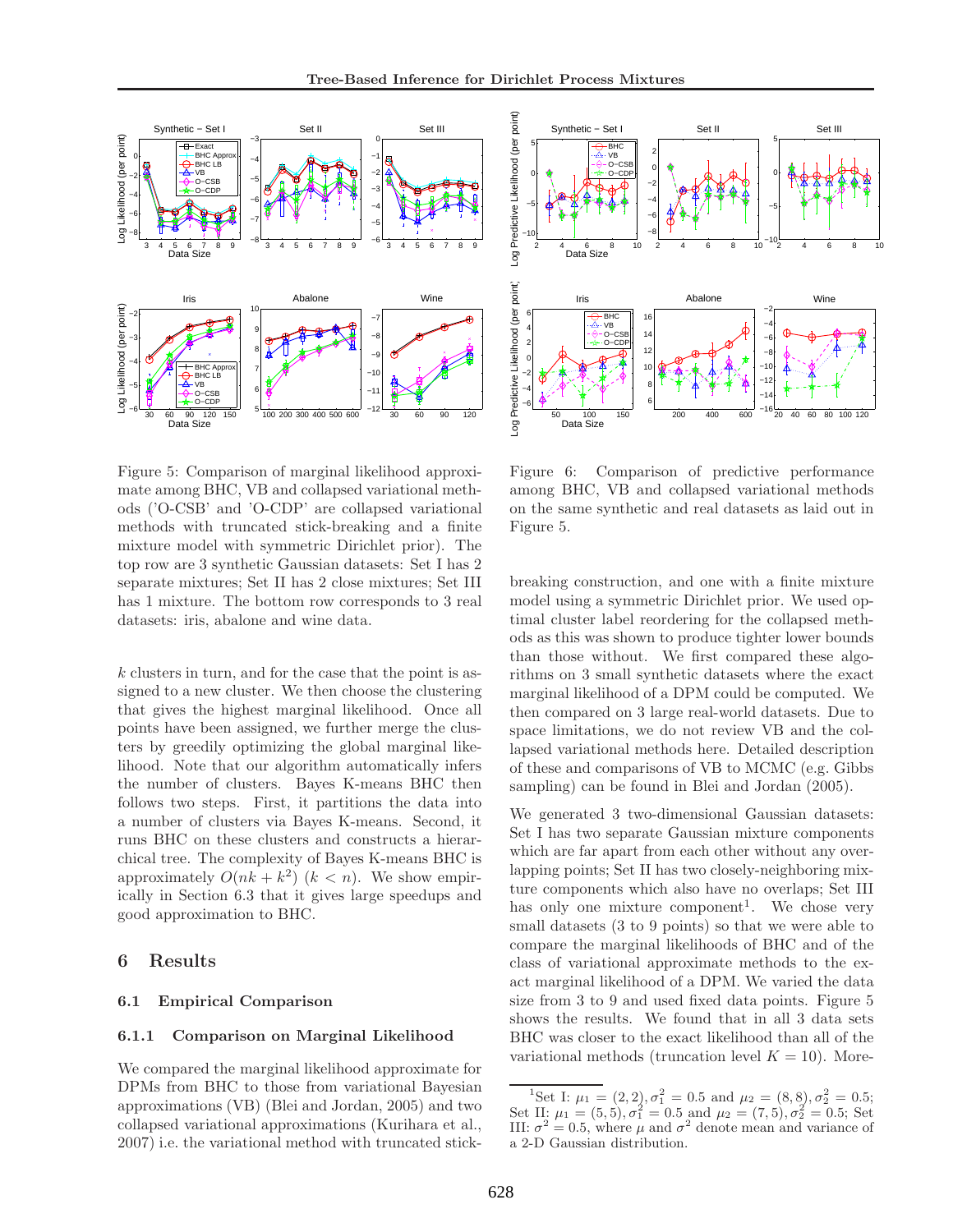over, BHC gave a deterministic lower bound whereas the estimates of the variational methods varied at each run due to local optima resulting from random initializations. We verified empirically that the BHC lower bound was never greater than the exact likelihood, and also noted that the BHC approximation (i.e.  $P(D|T_{root})$  is also very close to the exact likelihood and BHC lower bound.

Although computing the exact marginal likelihood of a DPM on large datasets would be infeasible, we compared the BHC lower bound to the variational methods over 3 real-world real-valued datasets. The datasets we used were the iris (150 examples, 3 classes, 4 attributes), abalone (600 examples, 25 classes, selected 5 continuous attributes) and wine (120 examples, 4 classes, selected 6 continuous attributes) data from the UCI repository. We again varied the data size with fixed data points in these experiments and set the truncation level of variational methods  $K = 20, 40$ and 20 respectively for the 3 datasets. Figure 5 shows the results. We found that the BHC lower bounds were higher (and hence tighter) than the mean lower bounds of all variational methods in the three examples (in fact, BHC was often better than the best runs of the variational methods).

#### 6.1.2 Comparison on Predictive Performance

We compared the predictive performance among BHC, VB and the class of collapsed variational approximations using the same synthetic and real datasets as described in Section 6.1.1. For the synthetic datasets, we held out 1 point as the test data and repeatedly permuted this for each data size. For the real datasets, we randomly chose a small amount (about 10%) at each data size as the holdout and trained on the rest. Figure 6 shows the results. We found that in all datasets BHC generally gave better predictive accuracy than the other algorithms.

### 6.2 Evaluating the New Alternative Tree BHC Lower Bound

We applied the alternative tree algorithm over similar synthetic and real-world datasets as in Section 6.1 and three more real-world binary datasets, and compared the new lower bound to the original BHC lower bound.

Figure 7 (top row) shows the results on the synthetic datasets. We set the starting node for relocations as the lowest internal node and varied the data size from 3 to 9 with randomly sampled points at each size, computing the exact likelihoods for these small data sets. We found that the new lower bound was closer to the exact likelihood than the original lower bound. We also verified the computation of the new lower bound by noting that the differences between the exact likelihood and new lower bound were zero for 3 data points. For 3 points, the alternative tree algorithm sums over all partitions, so it computes the exact likelihood.

We also applied our algorithm on 3 real-world realvalued (middle row in Figure 7) and 3 more binary datasets: (1) digits (0-9, 300 examples, 64 attributes); (2) CMU 20 newsgroups (300 examples, 500 attributes); (3) spambase (200 examples, 2 classes, 57 attributes) (bottom row in Figure 7). In these examples we set the starting node for relocations close to the root of the tree because we found empirically that swaps at high levels had much higher gains in marginal likelihood than those at lower levels. We varied the data size and selected random samples at each size. We note that in all these datasets there was a general improvement on the lower bound. We also note that the degree of improvement can be data dependent. While log differences of 0.4 to 0.8 on the binary data may seem modest, they indicate that the partitions in the alternative tree capture 50% to 120% as much posterior mass as the original BHC tree.

Finally, we ran our algorithm on a synthetic Gaussian dataset (Figure  $2(a)$ ) and explored the alternative clusterings that it offers. We set the starting node as the lowest internal node. We note that the increment in lower bound based on relocations at each internal node reflects the degree of uncertainty in that particular clustering. Moreover, the distribution of increments at different internal nodes allows us to evaluate which relocations yield effective alternative clusterings and identify good alternative tree structures (Figure 2(b)).

### 6.3 Comparing Bayes K-Means BHC and BHC

We ran Bayes K-means BHC and original BHC on the iris, abalone and wine datasets as in Section 6.1. We generated random samples at varied data sizes for repeated runs in each set. The inferred number of clusters from Bayes K-means for the three sets at their largest data size are on average 4, 31 and 5 respectively (real number of classes are 3, 25 and 4). Figure 8 compares the likelihood and runtime of the two algorithms. We note that the approximate method offers significant speedups (e.g. for 600-point abalone set, the speedup is about 30-fold). Furthermore, the approximate on marginal likelihood from Bayes K-means BHC to that from BHC (and to BHC lower bound) is also close. As we have shown in Section 6.1 that both BHC approximate and lower bound give accurate estimates to the exact marginal likelihood of a DPM, our result suggests that K-Means BHC can potentially be used to give very fast approximation for DPMs.